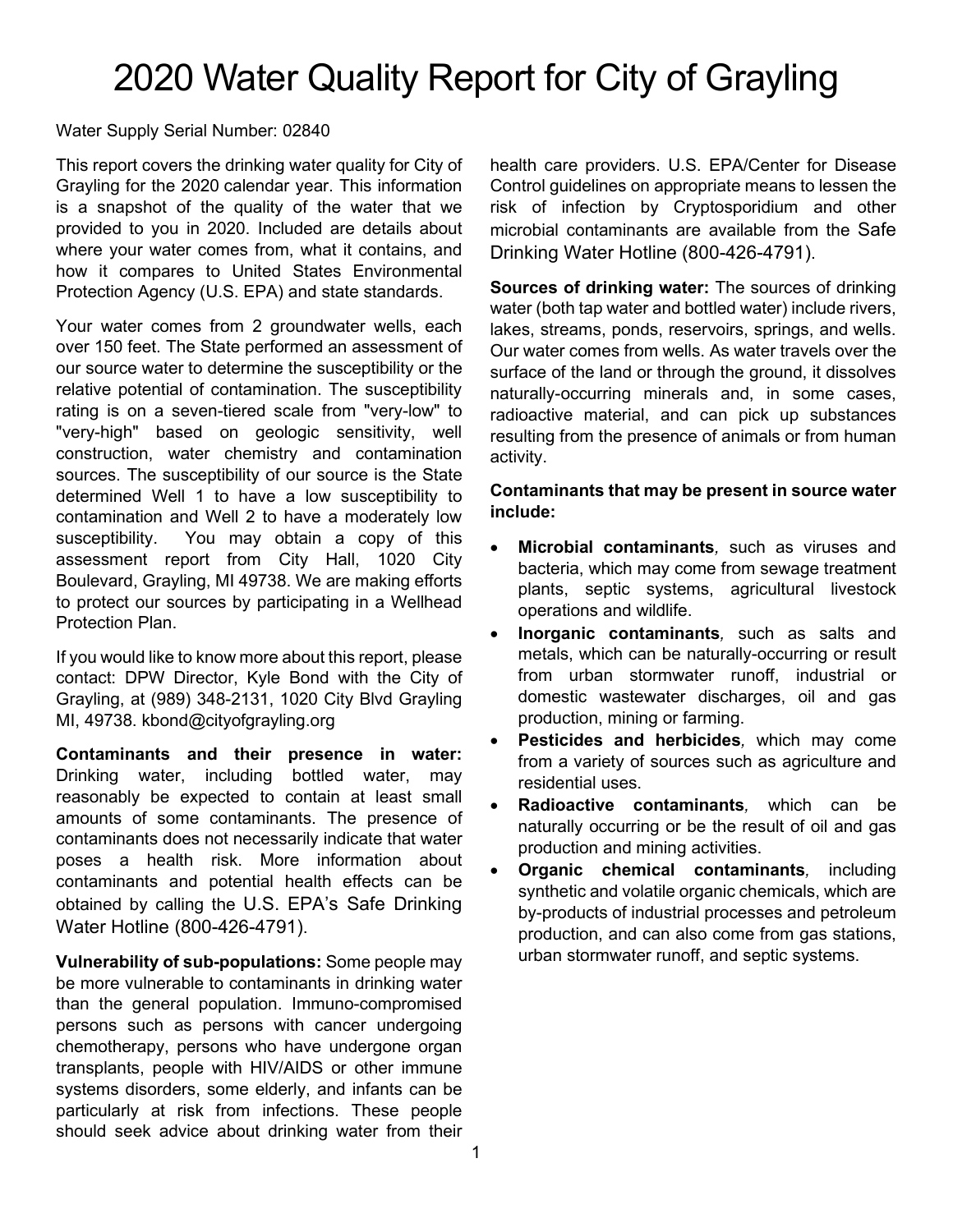

In order to ensure that tap water is safe to drink, the U.S. EPA prescribes regulations that limit the levels of certain contaminants in water provided by public water systems. Federal Food and Drug Administration regulations establish limits for contaminants in bottled water which provide the same protection for public health.

# Water Quality Data

The table below lists all the drinking water contaminants that we detected during the 2020 calendar year. The presence of these contaminants in the water does not necessarily indicate that the water poses a health risk. Unless otherwise noted, the data presented in this table is from testing done January 1 through December 31, 2020. The State allows us to monitor for certain contaminants less than once per year because the concentrations of these contaminants are not expected to vary significantly from year to year. All the data is representative of the water quality, but some are more than one year old.

# Terms and abbreviations used below:

- Maximum Contaminant Level Goal (MCLG): The level of a contaminant in drinking water below which there is no known or expected risk to health. MCLGs allow for a margin of safety.
- Maximum Contaminant Level (MCL): The highest level of a contaminant that is allowed in drinking water. MCLs are set as close to the MCLGs as feasible using the best available treatment technology.
- Maximum Residual Disinfectant Level (MRDL): The highest level of a disinfectant allowed in drinking water. There is convincing evidence that addition of a disinfectant is necessary for control of microbial contaminants.
- Maximum Residual Disinfectant Level Goal (MRDLG): The level of a drinking water disinfectant below which there is no known or expected risk to health. MRDLGs do not reflect the benefits of the use of disinfectants to control microbial contaminants.
- Treatment Technique (TT): A required process intended to reduce the level of a contaminant in drinking water.
- N/A: Not applicable
- ND: not detectable at testing limit
- ppm: parts per million or milligrams per liter
- ppb: parts per billion or micrograms per liter
- ppt: parts per trillion or nanograms per liter
- pCi/l: picocuries per liter (a measure of radioactivity)
- Action Level (AL): The concentration of a contaminant which, if exceeded, triggers treatment or other requirements that a water system must follow.
- **Level 1 Assessment: A study of the water supply** to identify potential problems and determine (if possible) why total coliform bacteria have been found in our water system.
- Level 2 Assessment: A very detailed study of the water system to identify potential problems and determine (if possible) why an *E. coli* MCL violation has occurred and/or why total coliform bacteria have been found in our water system on multiple occasions.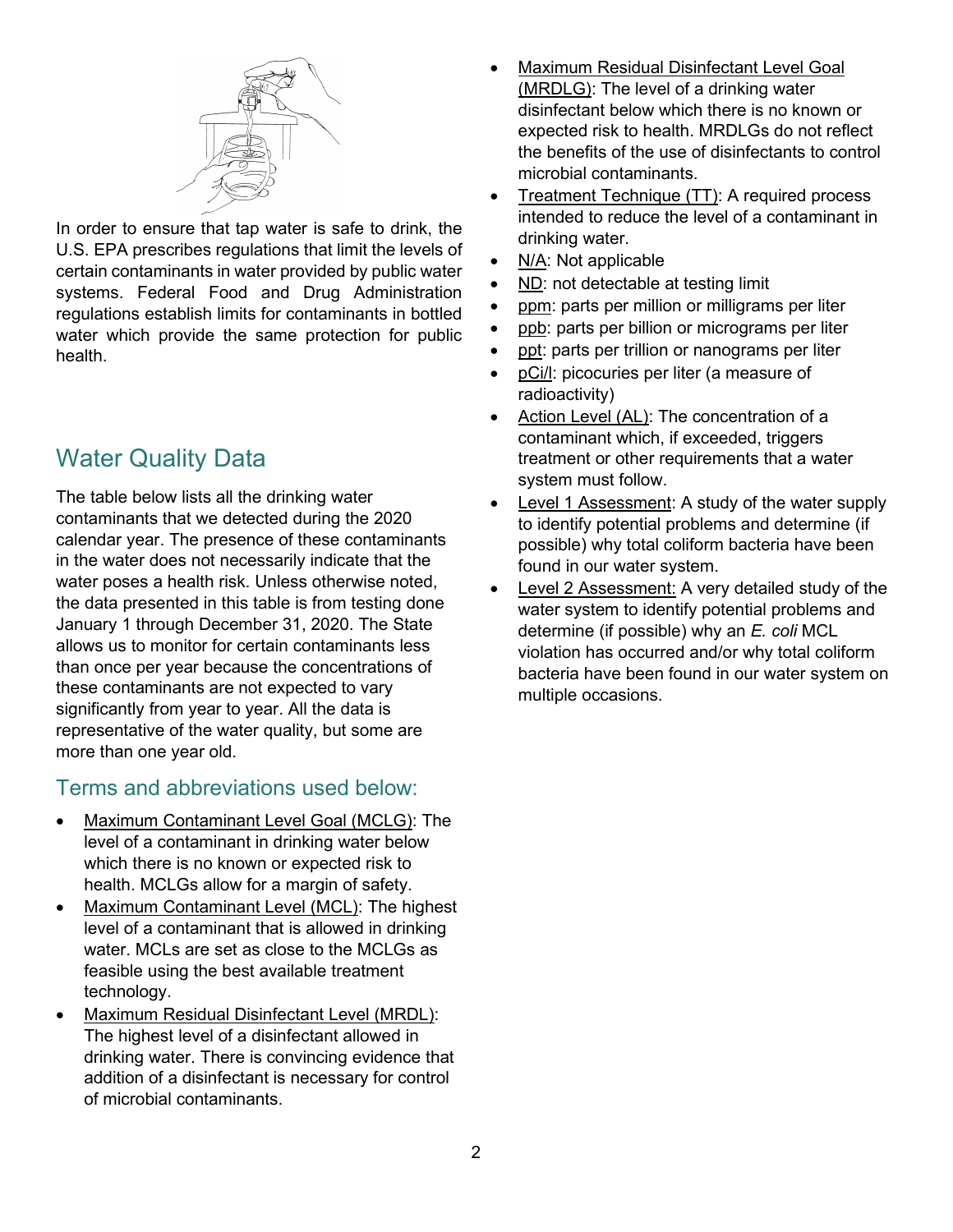*1Monitoring Data for Regulated Contaminants*

| <b>Regulated Chemical</b><br>Contaminant                       | MCL, TT,<br>or MRDL | MCLG or<br><b>MRDLG</b> | Level<br>Detected  | Year<br>Sampled | Violation<br>Yes/No          | <b>Typical Source of Contaminant</b>                                                                                            |
|----------------------------------------------------------------|---------------------|-------------------------|--------------------|-----------------|------------------------------|---------------------------------------------------------------------------------------------------------------------------------|
| Arsenic (ppb)                                                  | 10                  | $\mathbf 0$             | N/D                | 2015            | <b>NO</b>                    | Erosion of natural deposits; Runoff from<br>orchards; Runoff from glass and electronics<br>production wastes                    |
| Barium (ppm)                                                   | $\overline{2}$      | $\overline{2}$          | 0.01               | 2015            | <b>NO</b>                    | Discharge of drilling wastes; Discharge of<br>metal refineries; Erosion of natural deposits                                     |
| Nitrate (ppm)                                                  | 10                  | 10                      | 0.36               | 2020            | <b>NO</b>                    | Runoff from fertilizer use; Leaching from<br>septic tanks, sewage; Erosion of natural<br>deposits                               |
| Fluoride (ppm)                                                 | 4                   | $\overline{4}$          | 1.0                | 2020            | <b>NO</b>                    | Erosion of natural deposits; Water additive<br>which promotes strong teeth; Discharge from<br>fertilizer and aluminum factories |
| <b>Unregulated</b><br><b>Chemical Contaminants<sup>1</sup></b> |                     | <b>Our Water</b>        | <b>Sample Date</b> |                 | <b>Violation</b><br>Yes / No | <b>Typical Source of Contaminants</b>                                                                                           |
| Sodium (ppm)                                                   |                     | 6.8                     | 2020               |                 | <b>No</b>                    | Erosion of natural deposits                                                                                                     |
| Calcium (ppm)                                                  |                     | 167                     | 2020               |                 | No                           | Erosion of natural deposits                                                                                                     |
| Sulfate (ppm)                                                  |                     | 8                       | 2020               |                 | <b>No</b>                    | Erosion of natural deposits                                                                                                     |
| Chloride                                                       |                     | 21                      | 2020               |                 | <b>No</b>                    | Erosion of natural deposits                                                                                                     |

| <b>Microbial</b><br><b>Contaminants</b> | <b>MCL or</b><br>ΤT | <b>MCLG</b> | <b>Number</b><br><b>Detected</b> | <b>Violation</b><br>Yes / No | <b>Typical Source</b><br>of Contaminant    | <b>Typical Source of Contaminant</b> |
|-----------------------------------------|---------------------|-------------|----------------------------------|------------------------------|--------------------------------------------|--------------------------------------|
| <b>Total Coliform</b><br>Bacteria       | ТT                  | N/A         | N/A                              | No                           | Naturally<br>present in the<br>environment | Human and animal fecal waste         |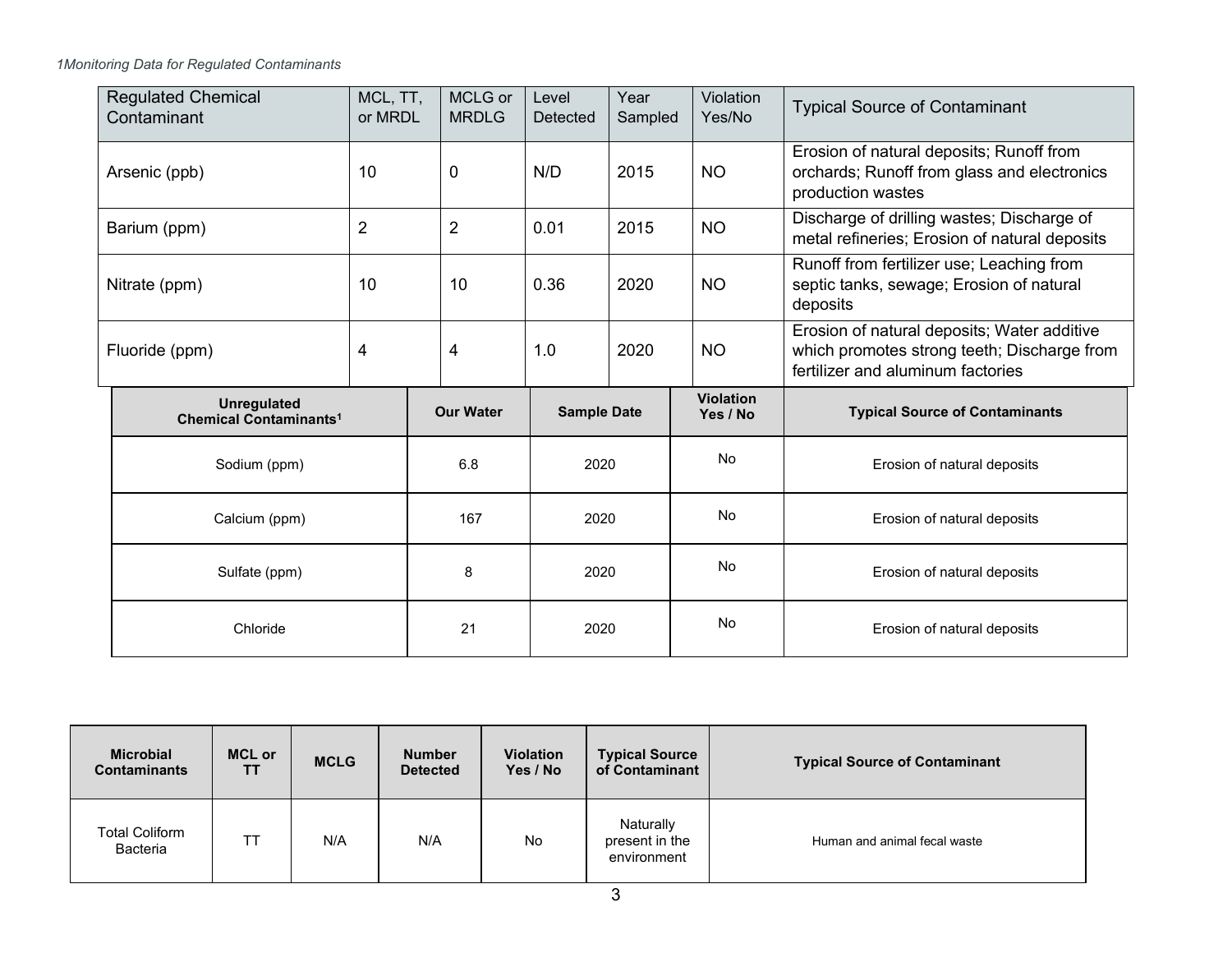| E. coli in the<br>distribution system<br>(positive samples)        | See E.<br>coli <sup>1</sup> note<br>below | $\mathbf 0$ | 0 | No | Human and<br>animal fecal<br>waste | Human and animal fecal waste |
|--------------------------------------------------------------------|-------------------------------------------|-------------|---|----|------------------------------------|------------------------------|
| Fecal Indicator $-E$ .<br>coli at the source<br>(positive samples) | <b>TT</b>                                 | N/A         | 0 | No | Human and<br>animal fecal<br>waste | Human and animal fecal waste |

During the past year we were required to conduct one Level 1 Assessment(s). One Level 1 Assessment(s) were completed. In addition, we were required to take one corrective action and we completed one of these actions.

Coliforms are bacteria that are naturally present in the environment and are used as an indicator that other, potentially harmful, waterborne pathogens may be present or that a potential pathway exists through which contamination may enter the drinking water distribution system. We found coliforms, indicating the need to look for potential problems in water treatment or distribution. When this occurs, we are required to conduct assessment(s) to identify problems and to correct the problems that were found during these assessments.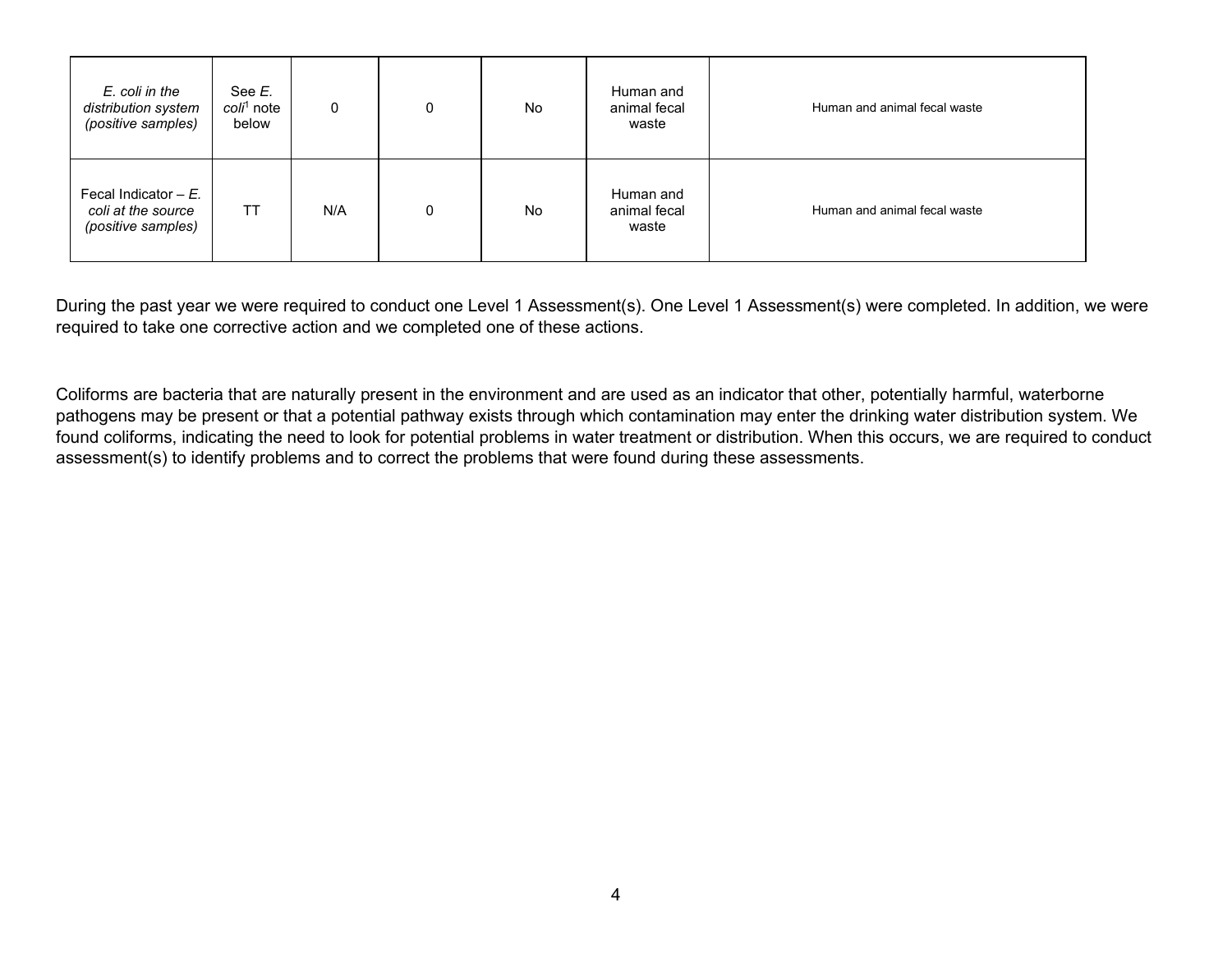<span id="page-4-0"></span>

| <b>Regulated Contaminant</b>                            | MCL, TT,<br>or MRDL | MCLG or<br><b>MRDLG</b> | Level<br>Detected          | Year<br>Sampled | Violation<br>Yes/No              | <b>Typical Source of Contaminant</b>                                                                                   |
|---------------------------------------------------------|---------------------|-------------------------|----------------------------|-----------------|----------------------------------|------------------------------------------------------------------------------------------------------------------------|
| Hexafluoropropylene oxide<br>dimer acid (HFPO-DA) (ppt) | 370                 | N/A                     | N/D                        | 2021            | <b>No</b>                        | Discharge and waste from industrial facilities<br>utilizing the Gen X chemical process                                 |
| Perfluorobutane sulfonic acid<br>(PFBS) (ppt)           | 420                 | N/A                     | N/D                        | 2021            | <b>No</b>                        | Discharge and waste from industrial<br>facilities; stain-resistant treatments                                          |
| Perfluorohexane sulfonic acid<br>(PFHxS) (ppt)          | 51                  | N/A                     | N/D                        | 2021            | No                               | Firefighting foam; discharge and waste<br>from industrial facilities                                                   |
| Perfluorohexanoic acid (PFHxA)<br>(ppt)                 | 400,000             | N/A                     | N/D                        | 2021            | <b>No</b>                        | Firefighting foam; discharge and waste<br>from industrial facilities                                                   |
| Perfluorononanoic acid (PFNA)<br>(ppt)                  | 6                   | N/A                     | N/D                        | 2021            | <b>No</b>                        | Discharge and waste from industrial<br>facilities; breakdown of precursor compounds                                    |
| Perfluorooctane sulfonic acid<br>(PFOS) (ppt)           | 16                  | N/A                     | N/D                        | 2021            | No                               | Firefighting foam; discharge from<br>electroplating facilities; discharge and waste<br>from industrial facilities      |
| Perfluorooctanoic acid (PFOA)<br>(ppt)                  | 8                   | N/A                     | N/D                        | 2021            | <b>No</b>                        | Discharge and waste from industrial<br>facilities; stain-resistant treatments                                          |
| Inorganic Contaminant Subject<br>to Action Levels (AL)  | Action<br>Level     | <b>MCLG</b>             | Your<br>Water <sup>1</sup> | Year<br>Sampled | Number of<br>Samples<br>Above AL | <b>Typical Source of Contaminant</b>                                                                                   |
| Lead (ppb)                                              | 15                  | 0 ppb                   | 1 ppb                      | 2018            | 0                                | Lead service lines, corrosion of household<br>plumbing including fittings and fixtures;<br>Erosion of natural deposits |
| Copper (ppm)                                            | 1.3                 | $1.3$ ppm               | 0.10<br>ppm                | 2018            | 0                                | Corrosion of household plumbing systems;<br>Erosion of natural deposits                                                |

<sup>1</sup> Ninety (90) percent of the samples collected were at or below the level reported for our water.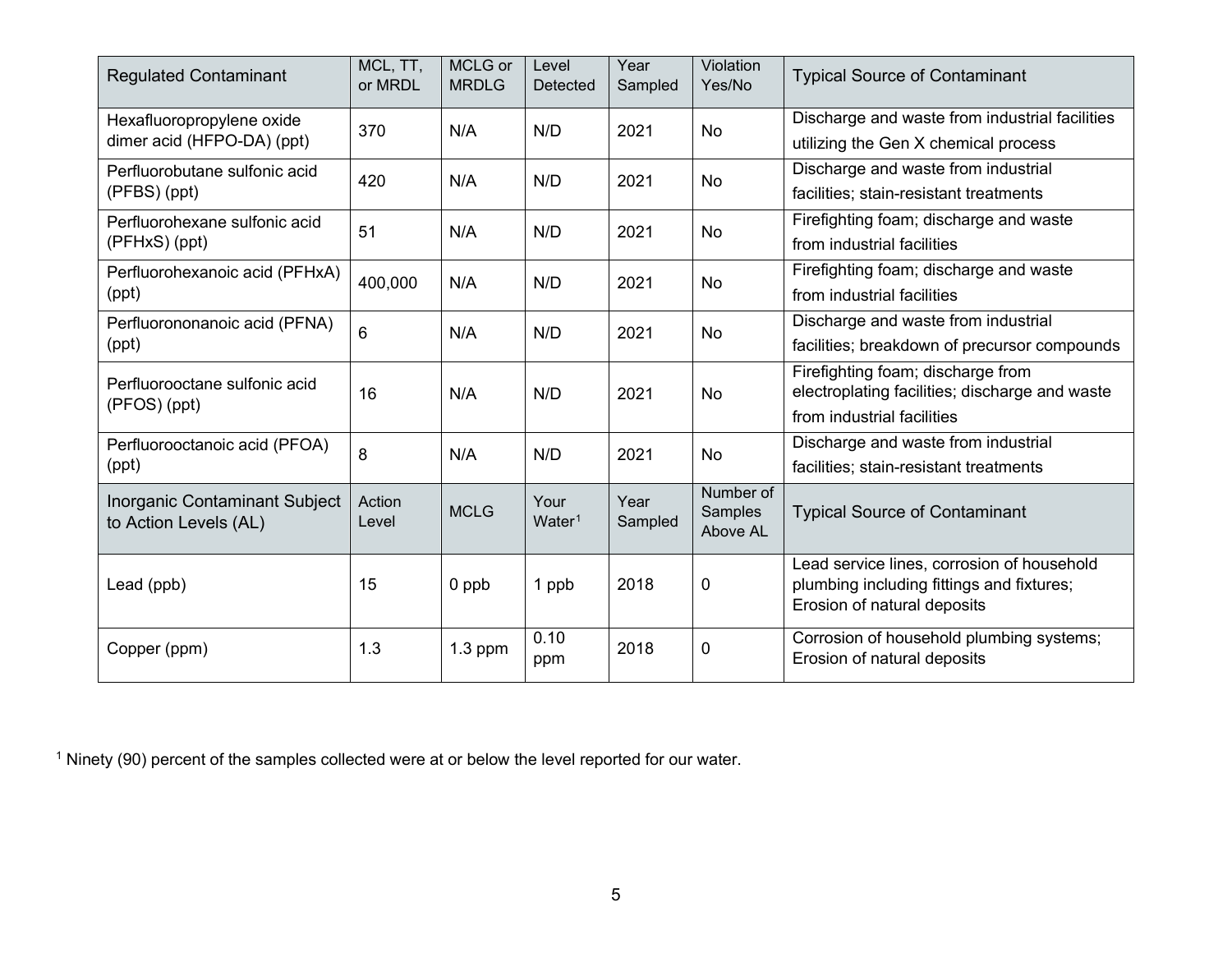**Information about lead:** If present, elevated levels of lead can cause serious health problems, especially for pregnant women and young children. Lead in drinking water is primarily from materials and components associated with service lines and home plumbing. [NAME OF UTILITY] is responsible for providing high quality drinking water, but cannot control the variety of materials used in plumbing components. When your water has been sitting for several hours, you can minimize the potential for lead exposure by flushing your tap for 30 seconds to 2 minutes before using water for drinking or cooking. If you have a lead service line it is recommended that you run your water for at least 5 minutes to flush water from both your home plumbing and the lead service line. If you are concerned about lead in your water, you may wish to have your water tested. Information on lead in drinking water, testing methods, and steps you can take to minimize exposure is available from the Safe Drinking Water Hotline or at http://www.epa.gov/safewater/lead.

Our water supply has 1 lead service lines and 39 service lines of unknown material out of a total of 785 service lines.

Monitoring and Reporting to the Department of Environment, Great Lakes, and Energy (EGLE) Requirements: The State of Michigan and the U.S. EPA require us to test our water on a regular basis to ensure its safety. We have met all the monitoring and reporting requirements for 2020.

We will update this report annually and will keep you informed of any problems that may occur throughout the year, as they happen. Copies are available at City Hall, 1020 City Boulevard, Grayling, MI 49738, or this report can be viewed on the internet at www.cityofgrayling.org. This report will not be sent to you.

We invite public participation in decisions that affect drinking water quality. City Council meetings are held the second Monday of each month, 6:30PM at Grayling City Hall, 1020 City Boulevard, Grayling, MI 49738. For more information about your water, or the contents of this report, contact Kyle Bond at 989-348-2131 or send email to kbond@cityofgrayling.org. For more information about safe drinking water, visit the U.S. Environmental Protection Agency at www.epa.gov/safewater/.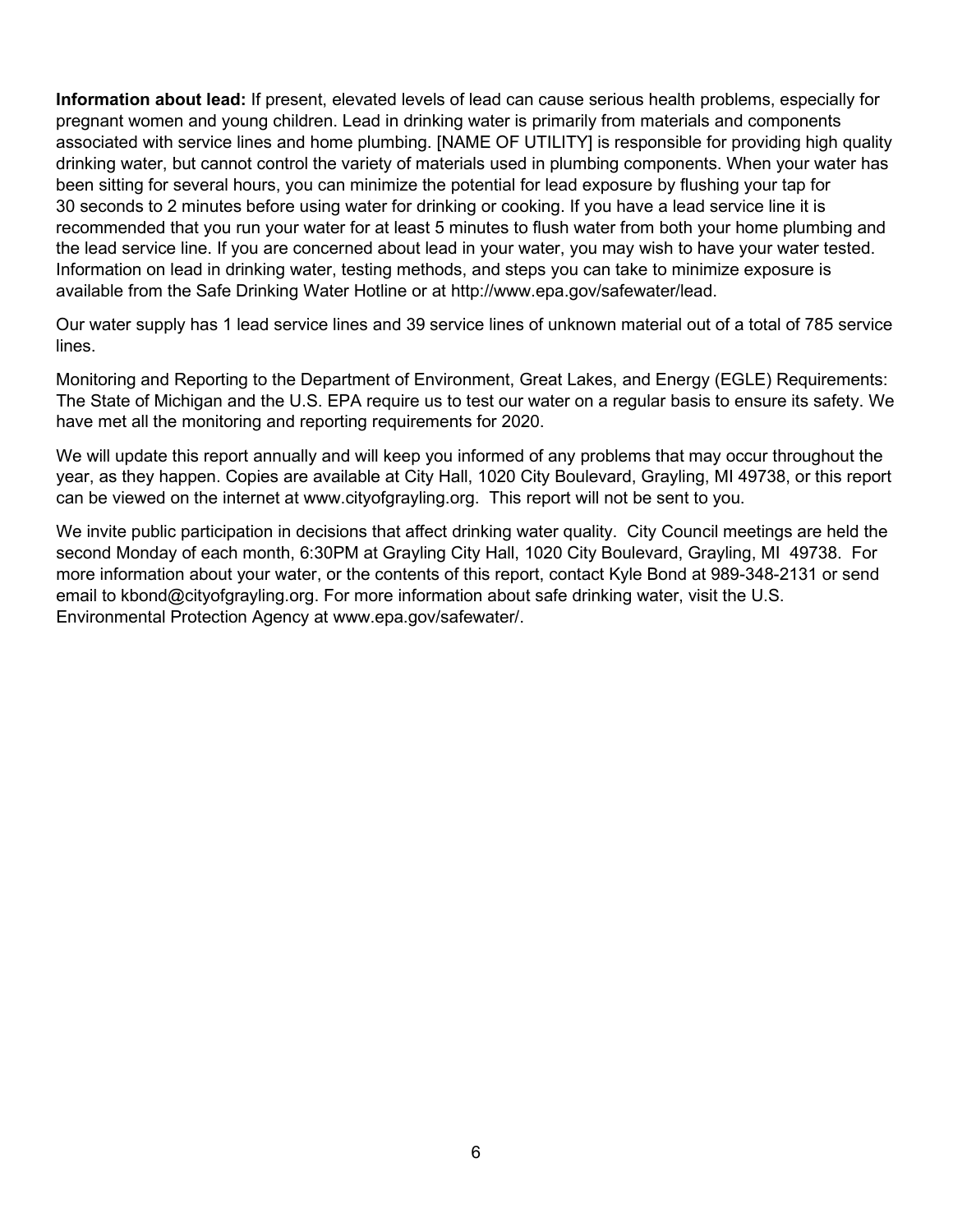#### *\*\*Note: The CCR should contain the most recent data in the last five years.*

- **1. Under "Level Detected" and "Range":**
	- *(A) In the "Level Detected" column:*
		- *i. enter the highest test result from the lab UNLESS a contaminant's compliance is determined based on a running annual average. Then, list the highest running annual average or locational running annual average.*
		- *ii. Enter the test result from the lab report for sodium, even if it was not detected.*
	- *(B) In the "Range" column, enter the lowest to highest individual sample results such as "12-48" (if you sample more than once during the year OR from multiple locations).*
- *2. Under "Year Sampled," enter the year sampled (if earlier than the year covered by the report).*
- *3. Under "Violation Yes / No," enter "Yes" to indicate a violation of MCLs, MRDLs, or Treatment Techniques. You DO NOT need to put "Yes" in the table for monitoring or reporting violations. You must still describe all violations below the table, which should include a description of the violation, the mandatory health effects language (from Table 1 of R 325.10405), and actions taken to address the violation.* 
	- *(A) If monitoring requirements were not met, explain the violation below the table such as:*

During the monitoring period from to with we did not take the required number of routine samples for [enter contaminant name]. This violation did not pose a threat to the quality of the drinking water. [FURTHER EXPLAIN WHAT HAPPENED, ACTIONS TAKEN TO REMEDY THE SITUATION, POTENTIAL HEALTH EFFECTS, AND STEPS TAKEN TO PREVENT ANOTHER VIOLATION.]

#### *4. If arsenic was detected above 5 ppb but at or below 10 ppb include the following:*

While your drinking water meets the U.S. EPA standard for arsenic, it does contain low levels of arsenic. The U.S EPA standard balances the current understanding of arsenic's possible health effects against the costs of removing arsenic from drinking water. The U.S. EPA continues to research the health effects of low levels of arsenic, which is a mineral known to cause cancer in humans at high concentrations and is linked to other health effects such as skin damage and circulatory problems.

#### *5. If nitrate was detected above 5 ppm but below 10 ppm include the following:*

Nitrate in drinking water at levels above 10 ppm is a health risk for infants of less than six months of age. High nitrate levels in drinking water can cause blue baby syndrome. Nitrate levels may rise quickly for short periods of time because of rainfall or agricultural activity. If you are caring for an infant, you should ask for advice from your health care provider.

- *6. For supplies with lead service lines (or service lines of unknown material), include the number of lead service lines, the number of service lines of unknown material, and the total number of service lines in the supply.*
- *7. Although it is not required to list the number of total coliform-positive samples, the number of E. coli-positive samples from the distribution system or raw wells must be included in the table.*
- *8. If a Level 1 Assessment or a Level 2 Assessment was required, include the following, as appropriate:*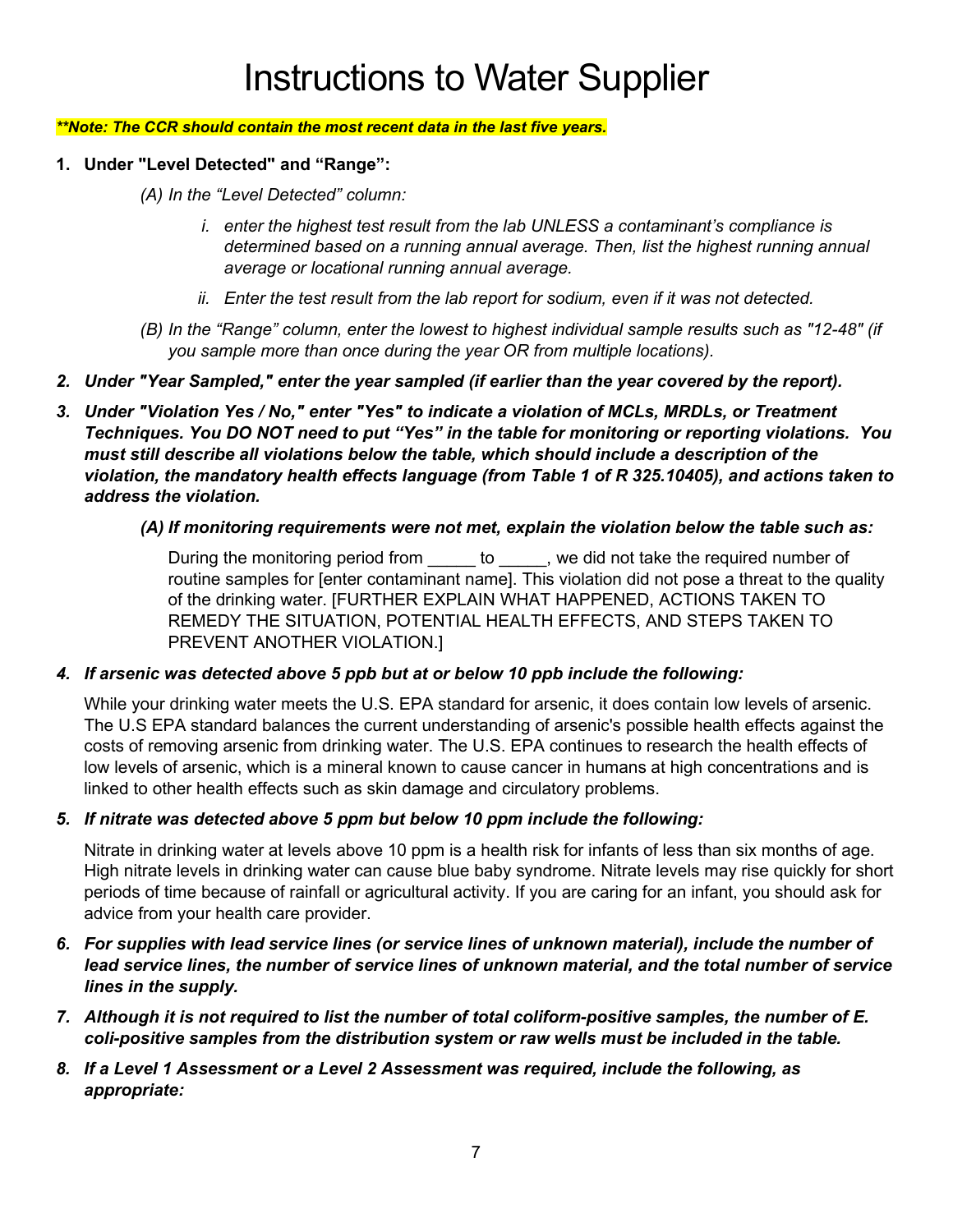- (A) During the past year we were required to conduct [INSERT NUMBER OF LEVEL 1 ASSESSMENTS] Level 1 Assessment(s). [INSERT NUMBER OF LEVEL 1 ASSESSMENTS] Level 1 Assessment(s) were completed. In addition, we were required to take [INSERT NUMBER OF CORRECTIVE ACTIONS] corrective actions and we completed [INSERT NUMBER OF CORRECTIVE ACTIONS] of these actions.
- (B) During the past year [INSERT NUMBER OF LEVEL 2 ASSESSMENTS] Level 2 Assessments were required to be completed for our water supply. [INSERT NUMBER OF LEVEL 2 ASSESSMENTS] Level 2 Assessments were completed. In addition, we were required to take [INSERT NUMBER OF CORRECTIVE ACTIONS] corrective actions and we completed [INSERT NUMBER OF CORRECTIVE ACTIONS] of these actions.

#### *9. If a Level 1 Assessment or a Level 2 Assessment was required but not completed, or the identified sanitary defects were not corrected, include the following, as appropriate:*

During the past year we failed to conduct all the required assessment(s).

During the past year we failed to correct all identified defects that were found during the assessment.

## *10. If a Level 1 Assessment or a Level 2 Assessment was required that was not due to an E. coli MCL violation, include the following:*

Coliforms are bacteria that are naturally present in the environment and are used as an indicator that other, potentially harmful, waterborne pathogens may be present or that a potential pathway exists through which contamination may enter the drinking water distribution system. We found coliforms, indicating the need to look for potential problems in water treatment or distribution. When this occurs, we are required to conduct assessment(s) to identify problems and to correct the problems that were found during these assessments.

# *11. If a Level 2 Assessment was required due to a E. coli MCL violation, include the following:*

*E. coli* are bacteria whose presence indicates that the water may be contaminated with human or animal wastes. Human pathogens in these wastes can cause short-term effects such as diarrhea, cramps, nausea, headaches, or other symptoms. They may pose a greater health risk for infants, young children, the elderly, and people with severely compromised immune systems. We found *E. coli* bacteria, indicating the need to look for potential problems in water treatment or distribution. When this occurs, we are required to conduct assessment(s) to identify problems and to correct the problems that were found during these assessments.

We were required to complete a Level 2 Assessment because we found *E. coli* in our water system. In addition, we were required to take [INSERT NUMBER OF CORRECTIVE ACTIONS] corrective actions and we completed [INSERT NUMBER OF CORRECTIVE ACTIONS] of these actions.

# *12. If E. coli was detected and the E. coli MCL was violated, include the following, as appropriate:*

- (A) We had an *E. coli*-positive repeat sample following a total coliform-positive routine sample.
- (B) We had a total coliform-positive repeat sample following an *E. coli*-positive routine sample.
- (C) We failed to take all required repeat samples following an *E. coli*-positive routine sample.
- (D) We failed to test for *E. coli* when a repeat sample tests positive for total coliform.

# *13. If the groundwater supply has any uncorrected significant deficiency, as designated by EGLE, or fecal indicator positive source sample result during the year, include the following elements:*

- (A) Nature of the significant deficiency or source of the fecal contamination, if known, and the date(s).
- (B) Whether the fecal contamination has been addressed and date addressed.
- (C) For unaddressed significant deficiencies and unaddressed fecal contamination, the approved plan and schedule for correction, including interim measures, and progress to date.